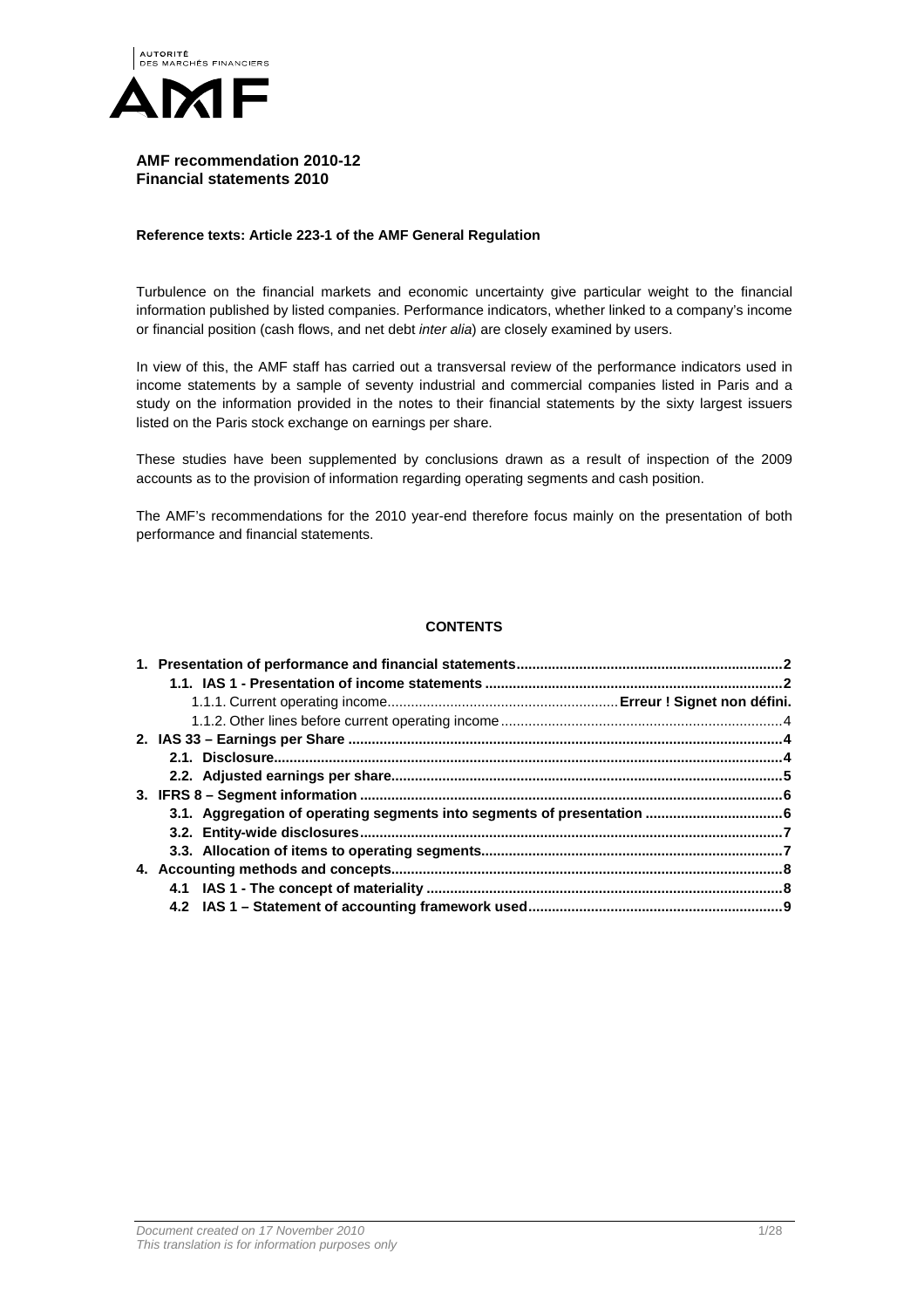

# **1. Presentation of performance and financial statements**

Given the importance attached to the presentation of performance, particularly in a difficult economic context, the AMF staff has carried out a transversal review of the financial indicators used in income statements by a sample of seventy industrial and commercial companies listed in Paris<sup>1</sup> and a study on the information provided in the notes to their financial statements by the sixty largest issuers listed on the Paris stock exchange on earnings per share.

These two studies have brought to light the following areas for improvement:

### **1.1. IAS 1 - Presentation of income statements**

In its recommendations regarding the financial statements for 2009, the AMF drew attention to the presentation of an intermediate line within the statement of profit or loss showing "net operating income". Such an indicator aims at providing a clearer picture of income and expenses generated by operating activities in accordance with IAS 1 – Presentation of Financial Statements paragraph 85<sup>2</sup>. In particular the AMF reminded issuers that all the operating income and expenses (including goodwill impairment losses) are to be included within the income statement, referring to paragraph 56 of the Basis for Conclusions to IAS  $1^3$ , as the net operating income is not defined in the standard.

Observation of practices tends to show that improvements in terms of justification of items excluded from the profit on ordinary activities ("résultat opérationnel courant" or ROC) are desirable, as well as for other performance indicators that are sometimes added to the income statement.

#### 1.1.1. Profit on ordinary activities

l

The French National Accounting Council (CNC) recommendation 2009-R.03 proposes the use of an subtotal for profit on ordinary activities because the predictive value of this indicator is useful to readers of the financial statements. The CNC underlines that this subtotal must help facilitate understanding of the company's performance and that:

- the items that are excluded from the profit on ordinary activities must be unusual, abnormal and infrequent, as cited in paragraph 28 of the Framework ("For example, the predictive value of the income statement is enhanced if unusual, abnormal and infrequent items of income or expense are separately disclosed");

- other operating income and expenses line items shall only be entered where a major event in the period may distort investors' understanding of the company's performance. As such, events of this kind are very limited in number and of material amounts;

- in accordance with IAS 1.97<sup>4</sup> these items shall be disclosed in detail (amounts and nature) in the notes and shall be presented separately in the statement of income when they are material (IAS 1.85).

<sup>&</sup>lt;sup>1</sup> 33 CAC 40 index companies, 8 Next 20 companies, 16 Mid 100 companies and 13 Small 90 companies.

<sup>&</sup>lt;sup>2</sup> IAS 1.85: "An entity shall present additional line items, headings and subtotals in the statement of comprehensive income and the separate income statement (if presented), when such presentation is relevant to an understanding of

the entity's financial performance."<br><sup>3</sup> IAS 1.BC 56: "The Board recognises that an entity may elect to disclose the results of operating activities, or a similar line item, even though this term is not defined. In such cases, the Board notes that the entity should ensure that the amount disclosed is representative of activities that would normally be regarded as 'operating'. In the Board's view, it would be misleading and would impair the comparability of financial statements if items of an operating nature were excluded from the results of operating activities, even if that had been industry practice. For example, it would be inappropriate to exclude items clearly related to operations (such as inventory write-downs and restructuring and relocation expenses) because they occur irregularly or infrequently or are unusual in amount. Similarly, it would be inappropriate to exclude items on the grounds that they do not involve cash flows, such as depreciation and amortisation expenses."<br><sup>4</sup> JAS 1.07: "When iten

IAS 1.97: "When items of income or expense are material, an entity shall disclose their nature and amount separately."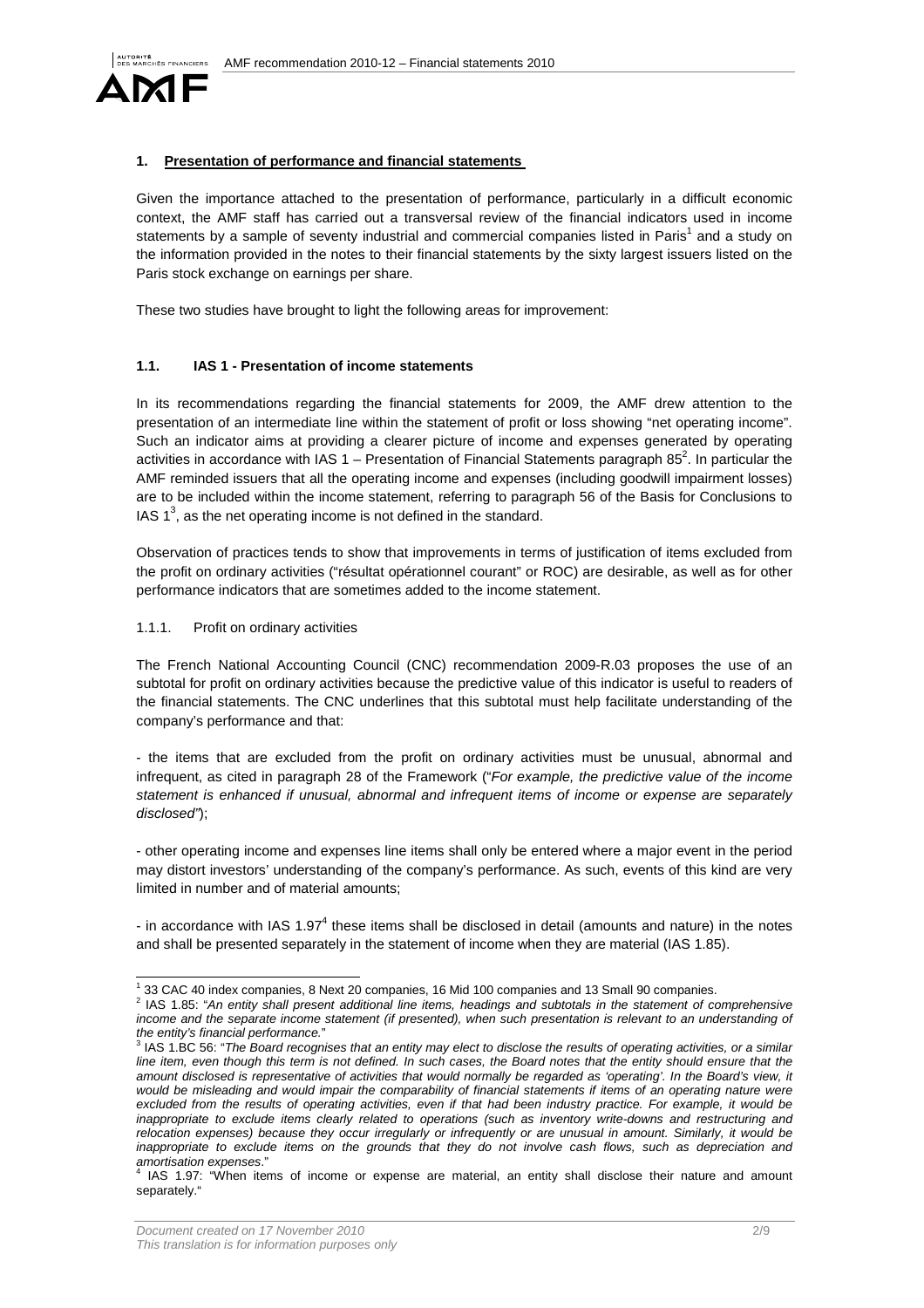

The CNC recommendation goes on to give examples of items to which this may apply (capital gains or losses realised on disposal of assets, impairment, restructuring expenses, provisions relating to litigation).

In the framework of our study we noted that some issuers do not or no longer refer to the CNC recommendation. Nevertheless, a profit on ordinary activities is often presented.

The study also showed that almost a fifth of issuers classified amortisation (intangible amortisable assets arising from customer relations for example) arising from the impact of business combinations below profit on ordinary activities. In our view, these items are contributing to the predictability of future earnings, therefore we do not consider their classification below a subtotal such as "profit on ordinary activities" to be in accordance with paragraphs QC6 to QC 10<sup>5</sup> of the conceptual framework.

The AMF therefore draws the attention of issuers to the criteria which should be used when defining performance indicators<sup>6</sup> and underlines the fact that since these items shall respect the offsetting criteria in IAS 1.32<sup>7</sup>, they shall be presented on separate lines of the income statement.

#### **Recommendation**

 $\overline{a}$ 

**When the concept used corresponds to that presented in the CNC recommendation, the AMF invites issuers to refer to the CNC recommendation in the notes to the financial statements and to ensure that the criteria stated by the CNC are respected.** 

**When an issuer chooses to present a subtotal above the line "operating profit" but without referring to the CNC recommendation, the AMF recommends that the subtotal be defined.** 

**We also deem it advisable that, in accordance with the recommendations from the AMF and CESR<sup>8</sup> dated September and October 2005, they explain why this indicator has been used.** 

**In addition, the AMF encourages companies to be consistent over time in the definition and the use of indicators presented.** 

**The impact of accounting changes must also be explained. This is notably the case when it comes to acquisition costs, which, in accordance with the revised IFRS 3, are no longer accounted for within goodwill but as expenses.** 

**Lastly, the AMF considers that the new relevance criteria with respect to information presented as set by the September 2010 conceptual framework, must, as well as the IAS 1 provisions recalled in the CNC recommendation, serve as the basis for defining the lines and subtotals presented within the income statement. Thus, in accordance with paragraph QC7 of the conceptual framework, all items with a predictive value should contribute to a subtotal such as "profit on ordinary activities". Conversely, unusual, infrequent items could be excluded from such a subtotal if they are material.**

<sup>5</sup> Conceptual framework QC6: "Relevant financial information is capable of making a difference in the decisions made by users. Information may be capable of making a difference in a decision even if some users choose not to take advantage of it or are already aware of it from other sources."

Conceptual framework QC7: "Financial information is capable of making a difference in decisions if it has predictive value, confirmatory value or both."

Conceptual framework QC8: "Financial information has predictive value if it can be used as an input to processes employed by users to predict future outcomes. Financial information need not be a prediction or forecast to have predictive value. Financial information with predictive value is employed by users in making their own predictions."

Conceptual framework QC9: "Financial information has confirmatory value if it provides feedback about (confirms or changes) previous evaluations."

Conceptual framework QC10: "The predictive value and confirmatory value of financial information are interrelated. Information that has predictive value often also has confirmatory value. For example, revenue information for the current year, which can be used as the basis for predicting revenues in future years, can also be compared with revenue predictions for the current year that were made in past years. The results of those comparisons can help a user to correct and improve the processes that were used to make those previous predictions."<br><sup>6</sup> Consentual tramework OC 7: "Financial information is espable of making a difference in decis

Conceptual framework QC 7: "Financial information is capable of making a difference in decisions if it has a predictive value, confirmatory value or both"

<sup>&</sup>lt;sup>7</sup> IAS 1.32 "An entity shall not offset assets and liabilities or income and expenses, unless required or permitted by an

*IFRS*"<br><sup>8</sup> CESR Recommendation on alternative performance measures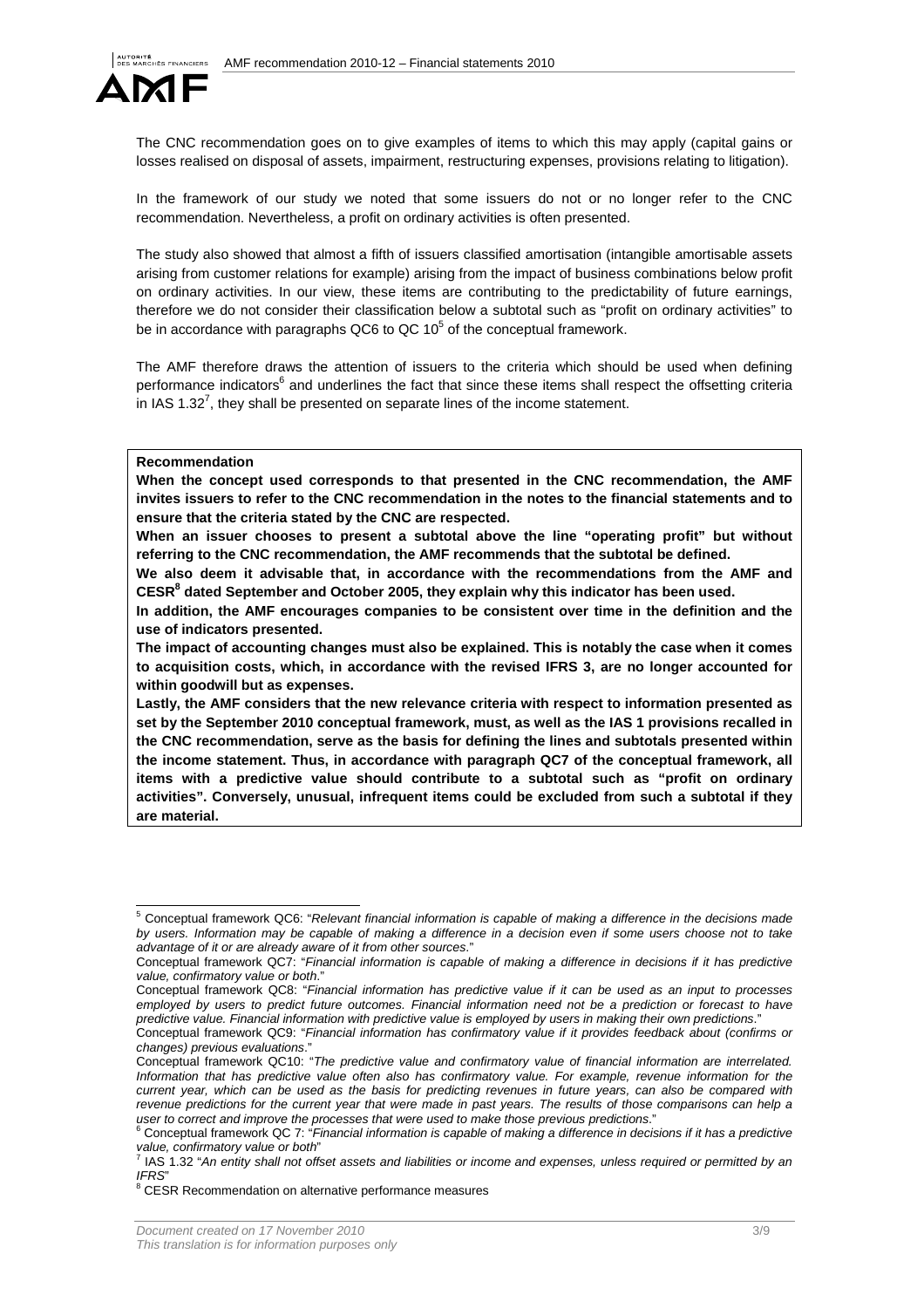

## 1.1.2. Other subtotals before profit on ordinary activities

In its study, the AMF noted that several issuers also used other subtotals above and before the profit on ordinary activities line (in particular subtotals such as gross margin – or "Excédent Brut d'Exploitation" EBE - and profit on ordinary activities before amortisation expense). IAS 1.85 states: "An entity shall present additional line items, headings and subtotals in the statement of comprehensive income and the separate income statement (if presented), when such presentation is relevant to an understanding of the entity's financial performance." In application of paragraph 85, we consider it important for the issuers concerned to ensure the relevance and usefulness of these intermediate indicators.

## **Recommendation**

**We also consider it useful to define the contents of subtotals presented on the face of the income statement and explain their importance in terms of evaluation of performance. Such an explanation could include how such components are used internally by the principal operating decision-maker and be reinforced by the fact that these indicators are presented as segment information.**

# **2. IAS 33 – Earnings per Share**

IAS 33 - Earnings per Share states that an entity must present in the income statement the basic earnings per share<sup>9</sup> (corresponding to the net income attributable to ordinary equity holders of the parent entity) and the diluted earnings per share (calculated by adjusting the income attributable to ordinary equity holders  $10$  of the parent entity as well as the weighted average number of shares outstanding  $11$ , for the effects of all dilutive potential ordinary shares).

The study carried out on a sample of seventy listed companies shows that, although not a great deal of information is requested in the notes, there is room for improvement in terms of the disclosure of this information.

## **2.1. Disclosure**

IAS 33.70 requests disclosure of the following:

- the amounts used as the numerators (in calculating the earnings per share and diluted earnings per share) and a reconciliation of those amounts to net profit or loss for the earnings per share and the diluted earnings per share (IAS 33.70 (a)): this information was disclosed by almost all issuers we looked at;

- the weighted average number of ordinary shares used as the denominator and a reconciliation of these denominators (before dilution and after dilution) including the effect of each class of instruments that affects earnings per share and the diluted earnings per share (IAS 33.70 (b)): almost a quarter of the issuers we looked at do not disclose a reconciliation of the effects of all these dilutive instruments (bonus shares, stock-options, convertible bonds and so on). The standard states clearly that the effect of each class of instrument must be disclosed;

- information on instruments that are antidilutive for the period presented but that could potentially dilute basic earnings per share in the future <sup>12</sup> (IAS 33.70 (c)): this information is only disclosed by a third of the issuers in our sample.

<sup>-&</sup>lt;br>9 IAS 33.10: "Basic earnings per share shall be calculated by dividing profit or loss attributable to ordinary equity holders of the parent entity (the numerator) by the weighted average number of ordinary shares outstanding (the denominator) during the period."<br><sup>10</sup> IAS 33.33: the earnings is adjusted by "*any dividends or other items related to dilutive potential ordinary shares*", "*any* 

interest recognised in the period related to dilutive potential ordinary shares" and "any other changes in income or expense that would result from the conversion of the dilutive potential ordinary shares."<br>"

<sup>14</sup> IAS 33.36: the number of ordinary shares "plus the weighted average number of ordinary shares that would be issued on the conversion of all the dilutive potential ordinary shares into ordinary shares."

<sup>12</sup> For example, an equity option whose exercise price is 100 although the quoted price is 50 at closing.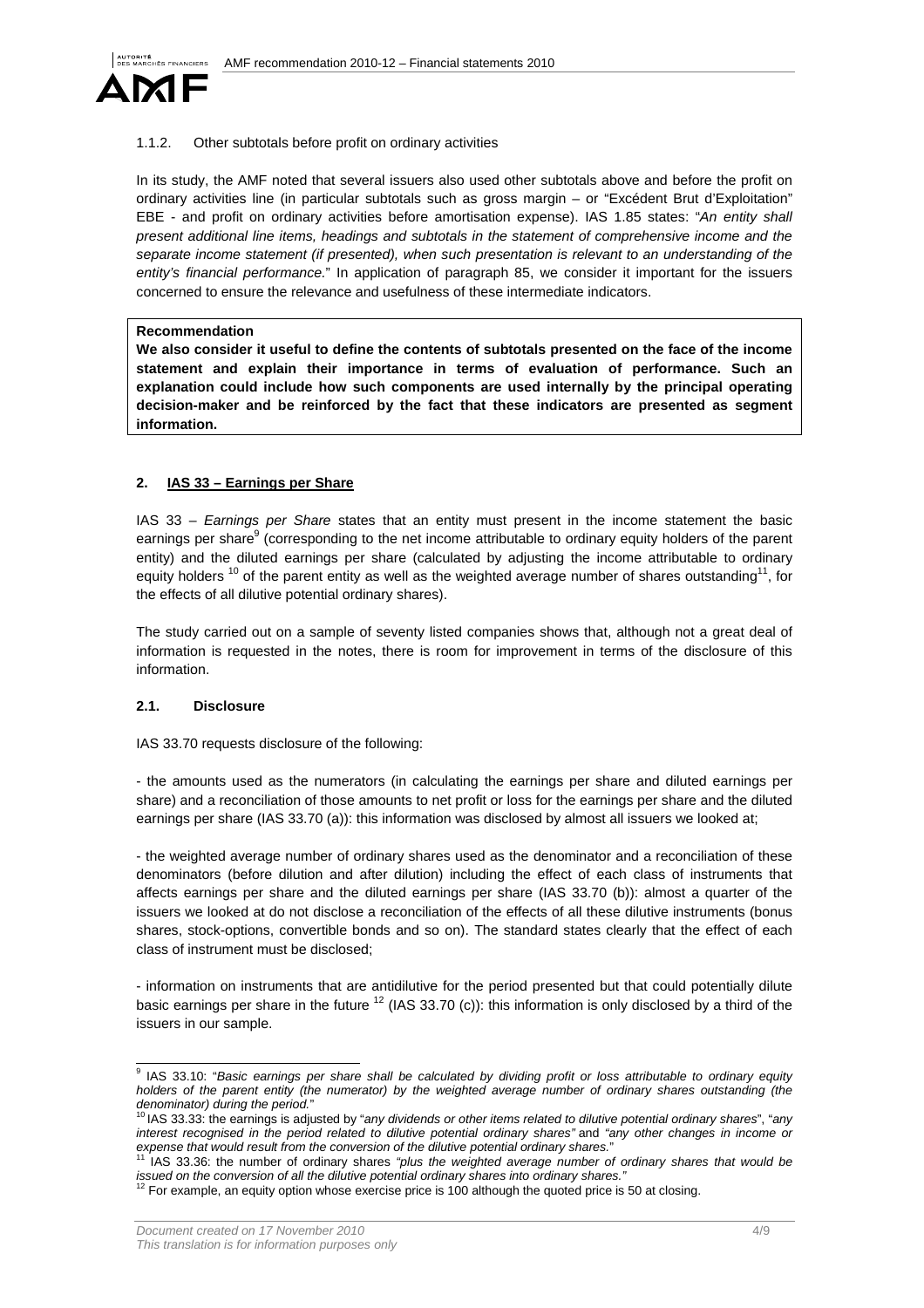

## **Recommendation**

**The AMF considers that this information is important for the evaluation of performance and strongly encourages issuers to disclose it: by disclosing the number of shares potentially concerned and linking this to information on share-based payment plans. The issuers concerned could usefully build on good practice such as:** 

**- "In 2009, owing to the annual average price of the share of X Euros, the share subscription plan 200Y is antidilutive for tranches A, B and C. The same goes for the amended stock option plan (tranches A, B and C of the plan)". The exercise price for each tranche being disclosed in the note describing the share subscription plans;** 

**- "Given the decrease in the average price during fiscal year 2009, the antidilutive instruments are all stock option plans outlined in note Y as well as convertible bonds outlined in Note Z".** 

- a description of ordinary share transactions that occurred after the reporting period and that would have changed significantly the number of ordinary shares in the calculation of the earnings per share and diluted earnings per share (IAS 33.70 (d)): in the sample of the issuers we looked at, only one company seems to have found itself in this position.

## **Recommendation**

**When this situation does come about, we consider this to be important information for investors.** 

## **2.2. Adjusted earnings per share**

Moreover, in the course of this study, the AMF noted that in addition to net earnings per share and diluted net earnings per share, some issuers disclose adjusted earnings per share (calculated from adjusted net earnings) on the face of the income statement.

On this subject, IAS 33.73<sup>13</sup> and 73A<sup>14</sup> state that if the company discloses in addition to basic and diluted earnings per share, earnings per share determined by an adjustment other than that imposed by IAS 33, "the basic and diluted amounts per share relating to such a component shall be […] presented in the notes".

#### **Recommendation**

**Disclosure of adjusted income<sup>15</sup> or adjusted earnings per share on the face of the income statement is therefore not in accordance with the Standard. Moreover, the number of shares used as the numerator must be the same as used for the determination of basic and diluted earnings.**

l  $13$  IAS 33.73: "If an entity discloses, in addition to basic and diluted earnings per share, amounts per share using a reported component of the statement of comprehensive income other than the one required by this Standard, such amounts shall be calculated using the weighted average number of ordinary shares determined in accordance with this Standard. Basic and diluted amounts per share relating to such a component shall be disclosed with equal prominence and presented in the notes. An entity shall indicate the basis on which the numerator(s) is (are) determined, including whether amounts per share are before tax or after tax. If a component of the statement of comprehensive income is used that is not reported as a line item in the statement of comprehensive income, a reconciliation shall be provided between the component used and a line item that is reported in the statement of comprehensive income."

<sup>1</sup>AS 33.73A: "Paragraph 73 applies also to an entity that discloses, in addition to basic and diluted earnings per share, amounts per share using a reported component of the separate income statement (as described in paragraph 81 of IAS 1 (as revised in 2007)), other than one required by this Standard."<br><sup>15</sup> For example items that 2007)), other than one required by this Standard."

<sup>15</sup> For example items that are judged to be non-monetary by the issuer (goodwill impairment, intangible amortisation expense linked to business combinations, taxes and so on)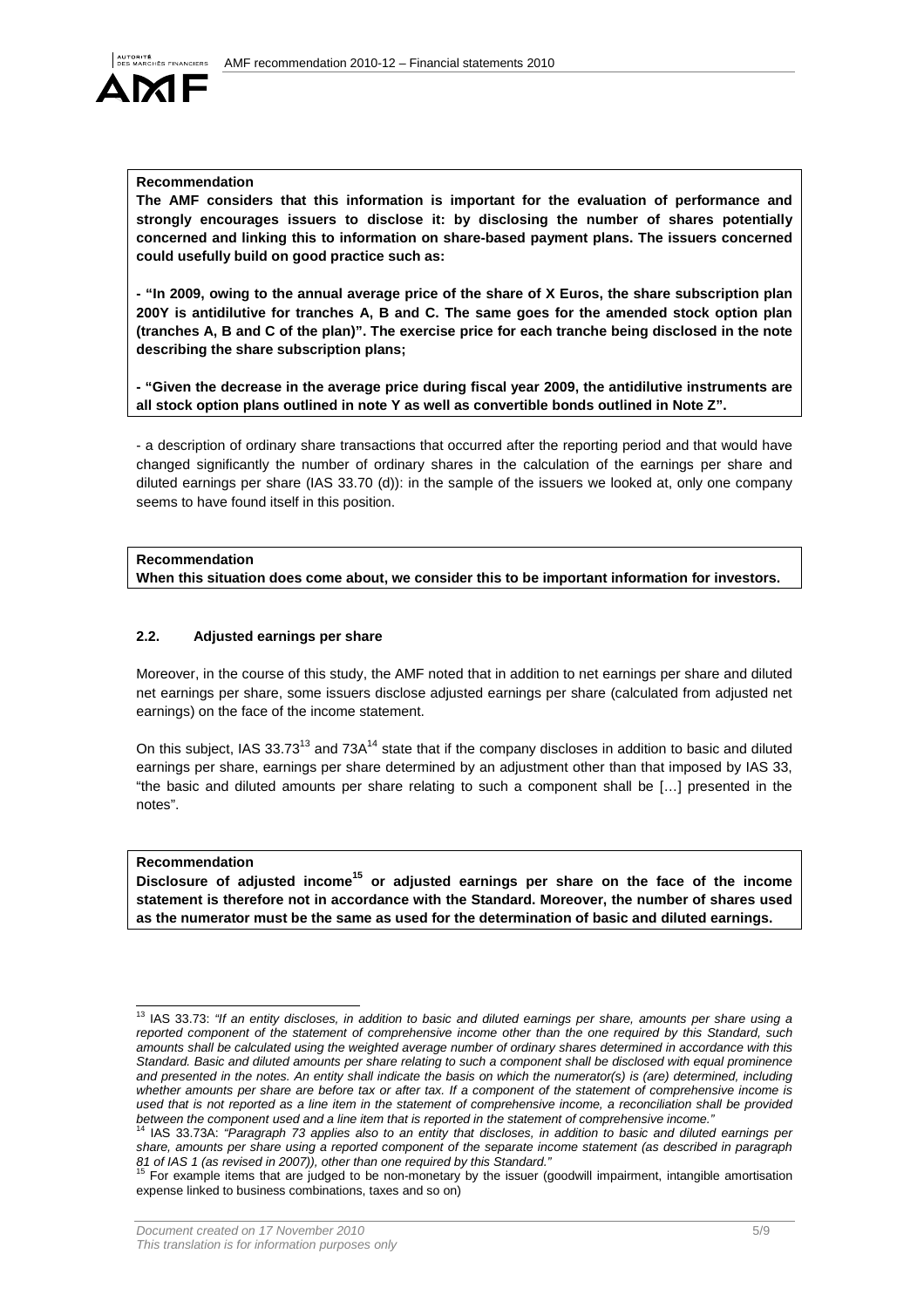

In addition, the AMF recalls that the Standard requires (Para.  $66^{16}$ ) disclosure in the income statement the basic and diluted earnings per share and, when applicable, the basic and diluted earnings per share for profit or loss from continuing operations. IAS 33.68<sup>17</sup> states, that in the case of discontinued operations, the basic and diluted amounts per share for the discontinued operation shall be disclosed either in the statement of comprehensive income or in the notes.

# **3. IFRS 8 – Segment information**

IFRS 8 – Operating segments requires separate reporting of information about each operating segment or group of operating segments that exceed certain thresholds. Paragraph 5 defines an operating segment as "a component of an entity:

(a) that engages in business activities from which it may earn revenues and incur expenses (including revenues and expenses relating to transactions with other components of the same entity);

(b) whose operating results are regularly reviewed by the entity's chief operating decision maker to make decisions about resources to be allocated to the segment and assess its performance, and

(c) for which discrete financial information is available."

As application of this Standard is mandatory in annual financial statements for periods beginning on or after 1 January 2009, the AMF staff carried out a transversal study of the application of this Standard by the sixty largest issuers listed in Paris. This study gave particular focus to the treatment of operating segments.

This analysis revealed certain areas for improvement as regards disclosures about operating segments.

## **3.1. Aggregation of operating segments into reportable segments**

Paragraph 12<sup>18</sup> states that several operating segments may be aggregated into a single operating segment to be presented in the notes if their economic characteristics are similar in terms of the nature of the products and services, the nature of the production processes, the type or class of customer, the methods used to distribute their products and, if applicable, the nature of the regulatory environment.

On reading the information in the notes, it is often impossible to know if an issuer has aggregated operating segments or not, this in spite of the fact that IFRS 8.22 (a)<sup>19</sup> requires the disclosure of factors used to identify the entity's reportable segments. In the sample studied, we noted that some groups only present one or two operating segments, which, in view of the size of the groups studied, implies that aggregation has necessarily been carried out.

l  $16$  IAS 33. 66: "An entity shall present in the statement of comprehensive income basic and diluted earnings per share for profit or loss from continuing operations attributable to the ordinary equity holders of the parent entity and for profit or loss attributable to the ordinary equity holders of the parent entity for the period for each class of ordinary shares that has a different right to share in profit for the period. An entity shall present basic and diluted earnings per share with equal prominence for all periods presented."

<sup>17</sup> IAS 33.68: "An entity that reports a discontinued operation shall disclose the basic and diluted amounts per share for the discontinued operation either in the statement of comprehensive income or in the notes'

 $18$  IFRS 8.12: "Operating segments often exhibit similar long-term financial performance if they have similar economic characteristics. For example, similar long-term average gross margins for two operating segments would be expected if their economic characteristics were similar. Two or more operating segments may be aggregated into a single operating segment if aggregation is consistent with the core principle of this IFRS, the segments have similar economic characteristics, and the segments are similar in each of the following respects: (a) the nature of the products and services; (b) the nature of the production processes; (c) the type or class of customer for their products and services; (d) the methods used to distribute their products or provide their services; and (e) if applicable, the nature of the regulatory environment, for example, banking, insurance or public utilities."<br><sup>19</sup> JEBS 9.22 av #4: The example, banking, insurance or public utilities."

<sup>19</sup> IFRS 8.22 a: "An entity shall disclose the following general information: (a) factors used to identify the entity's reportable segments, including the basis of organisation (for example, whether management has chosen to organise the entity around differences in products and services, geographical areas, regulatory environments, or a combination of factors and whether operating segments have been aggregated)"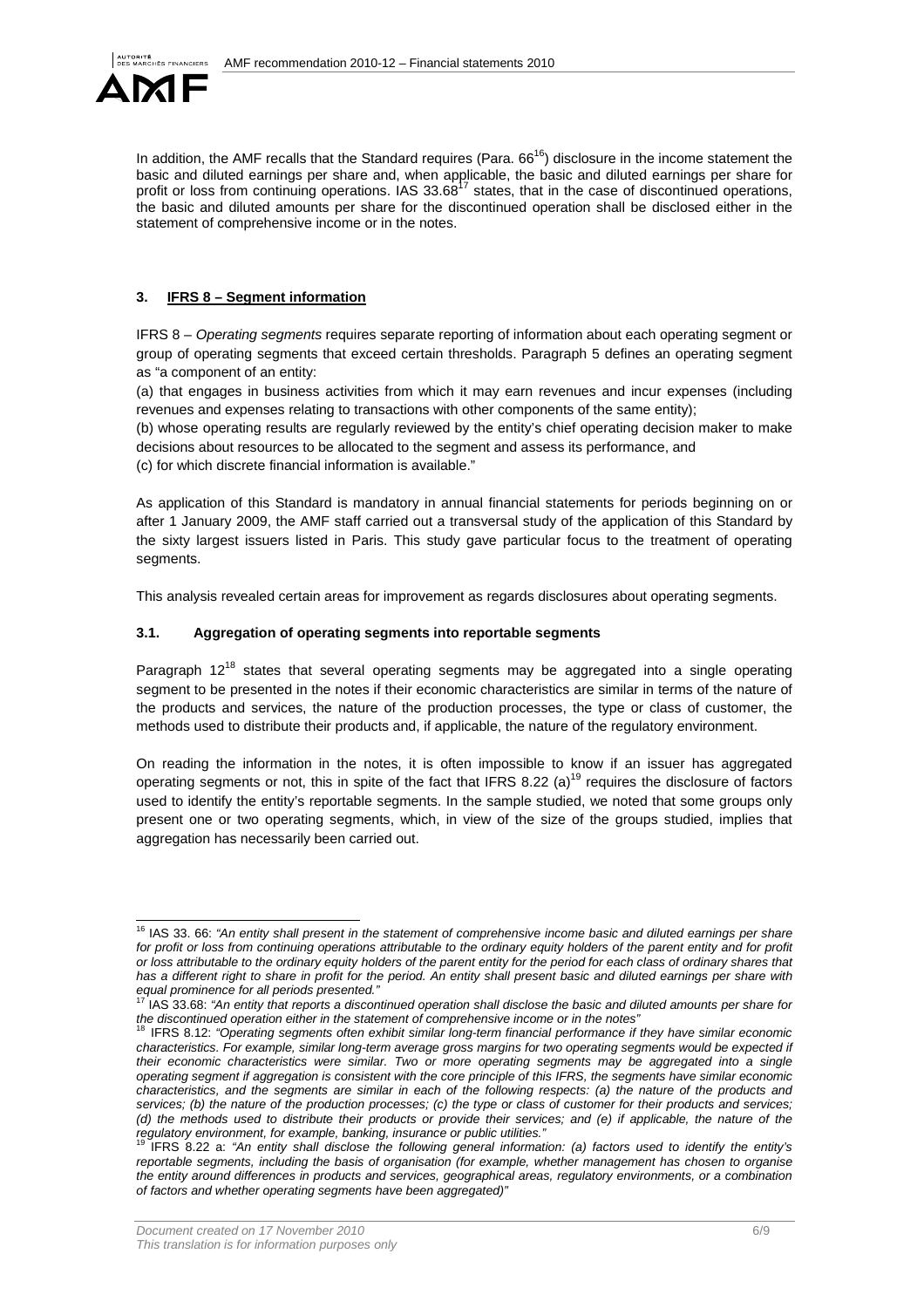

## **Recommendation**

**The AMF therefore encourages issuers who have carried out aggregation of significant segments to detail in the notes the operating segments involved. We remind issuers that during controls performed by the auditors or the market regulators, documentation and justification of these aggregations may be required from them.**

## **3.2. Entity-wide disclosures**

Paragraphs 31 to 34 of IFRS 8 require that, whatever the operating segments retained, information relating to products and services, geographical areas and major customers be disclosed.

The AMF found that the information on revenues by products and services (IFRS  $8.32^{20}$ ) and that on geographical areas (IFRS 8.33 (a)<sup>21</sup>) is presented by almost all issuers in the sample group.

However, when it comes to the information required by IFRS  $8.34^{22}$  on the degree of dependence on major customers, very few issuers disclose this information or state that no customer exceeds the threshold of 10 percent or more of the entity's revenues (information given in a little less than a quarter of the cases analysed).

## **Recommendation**

l

**Given the current economic situation and increased market anxiety with respect to counterparty risk, the information required by Paragraph 34 sheds some important light not only on risks at year-end but also those that may impact on future operations (in particular if past operations show too great a dependence on a reduced number of clients). It is therefore particularly important that this information be disclosed.**

# **3.3. Allocation of items to operating segments**

We observed some cases in which issuers had not allocated certain items to operating segments that seem, at first sight, eligible to an allocation to operating segments (goodwill impairment losses, restructuring expenses).

When an entity allocates assets and liabilities acquired in a business combination to its various operating segments, it is to be expected that the goodwill also be allocated to various different segments. In that capacity, it is advisable to recall that Paragraph  $129^{23}$  of IAS 36 provides for an indication of impairment losses and reversals of impairment losses recognised in the reporting period for each reportable segment. The standards setter would seem to look for consistency between items allocated to Cash Generating Units forming the operating segments and information disclosed for reportable segments. Nevertheless, such consistency is not expressly required.

 $^{20}$  IFRS 8. 32: "An entity shall report the revenues from external customers for each product and service, or each group of similar products and services, unless the necessary information is not available and the cost to develop it would be excessive, in which case that fact shall be disclosed. The amounts of revenues reported shall be based on the financial information used to produce the entity's financial statements."

<sup>&</sup>lt;sup>21</sup> IFRS 8.33 (a): "revenues from external customers (i) attributed to the entity's country of domicile and (ii) attributed to all foreign countries in total from which the entity derives revenues. If revenues from external customers attributed to an individual foreign country are material, those revenues shall be disclosed separately. An entity shall disclose the basis

for attributing revenues from external customers to individual countries."<br><sup>22</sup> IFRS 8.34: "If revenues from transactions with a single external customer amount to 10 per cent or more of an entity's revenues, the entity shall disclose that fact, the total amount of revenues from each such customer, and the

identity of the segment or segments reporting the revenues."<br><sup>23</sup> IAS 36,129: "An entity that reports segment information in accordance with IFRS 8 shall disclose the following for each reportable segment: (a) the amount of impairment losses recognised in profit or loss and in other comprehensive income during the period. (b) the amount of reversals of impairment losses recognised in profit or loss and in other comprehensive income during the period."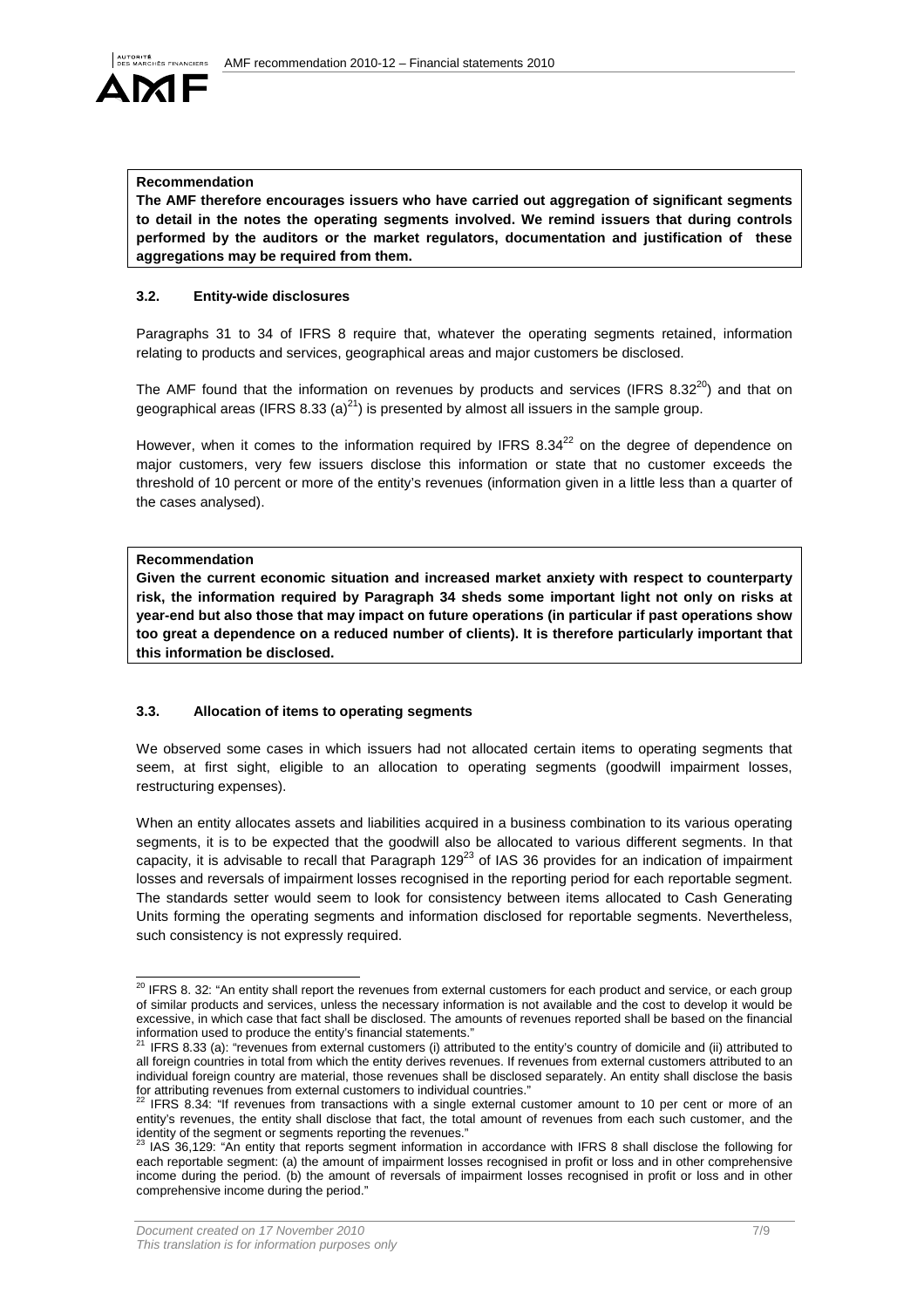

## **Recommendation**

**The AMF considers that consistency between allocation to Cash Generating Units and that to reportable operating segments often helps better understand the financial statements. Nevertheless, various cases can be observed:** 

**- the position may be temporary (for example when an acquisition is made at the end of the reporting period and allocation has not yet been completed at closing). In this case, it is useful, when amounts at stake are material, for the entity to mention the temporary nature of the allocation;**

**- when the allocation corresponds to a reporting choice made in the reporting to the CODM, we consider that is useful to detail in the notes those items subject to a different allocation with respect to Cash Generating Units and to reportable segments.** 

## **4. Accounting methods and concepts**

## **4.1 IAS 1 - The concept of materiality**

As it did in 2007 and 2008, the AMF reminds issuers that, in accordance with the concept of materiality referred to in IAS1.29-31, specific disclosure provisions need not apply to information that is not material.

## **Recommendation**

**In view of regular complaints about the excessive length of financial statement notes, the AMF urges issuers, once again this year, to focus on the relevance of disclosures rather than their volume.** 

The AMF has identified several practices illustrating that this principle is not always applied:

- the notes describe accounting treatments for three types of hedging transactions (net investment hedge, cash flow hedge and fair value hedge) in spite of the fact that the issuer has not put into place any net investment hedge;

- one issuer devotes twice as much space to the description of impairments of accounts receivable carried out on a collective basis than those on an individual basis. Yet according to the information supplied by this issuer, the collective impairments are recurrently not material (they represent a lower amount and are not material in terms of the groups operating income);

- one issuer describes methods for accounting and impairing intangible assets with an indefinite live but has no such intangible assets in its statement of financial position.